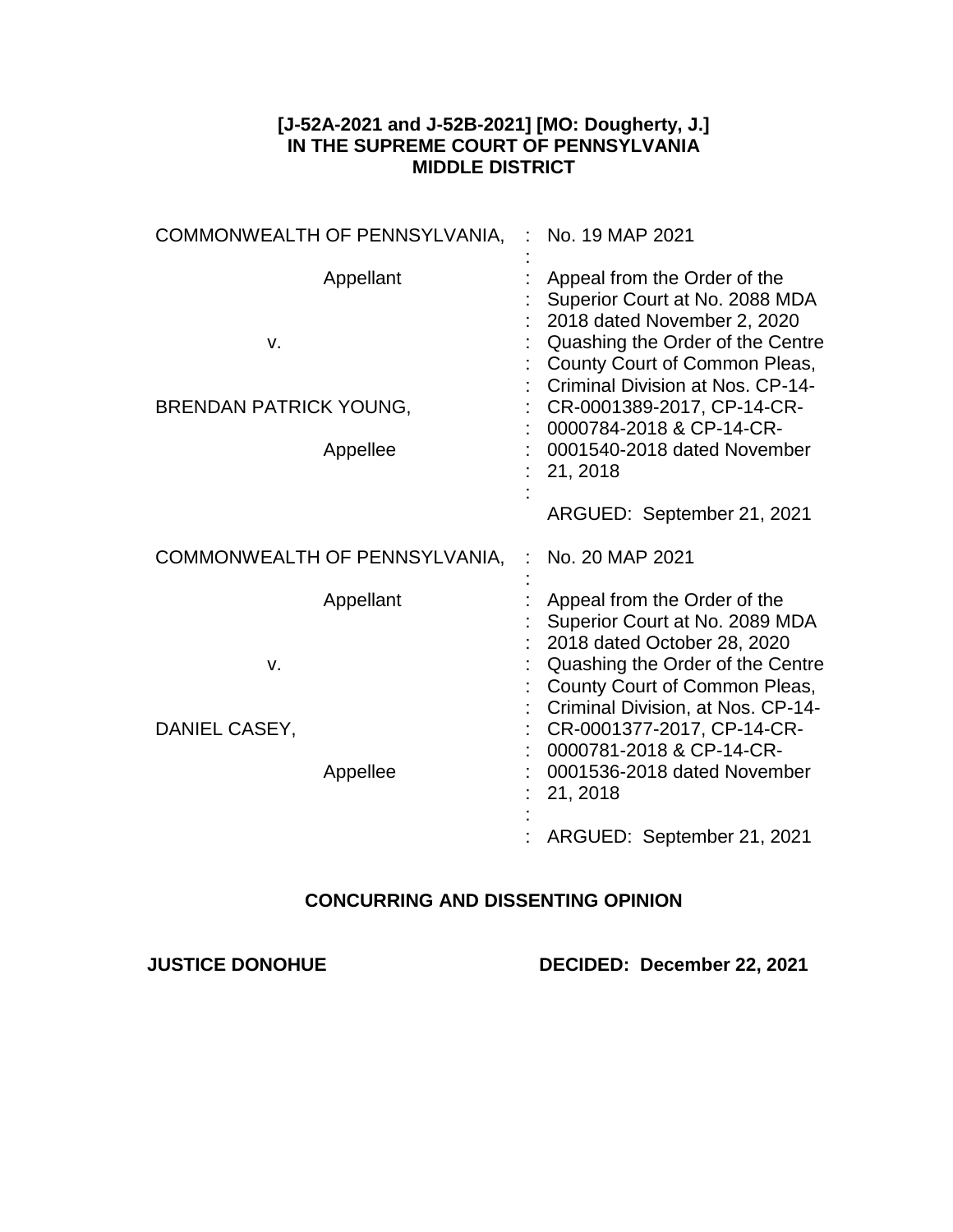I join Justice Saylor's astute concurring and dissenting opinion. I agree that the *Always Busy Consulting<sup>1</sup>* exception to the rule announced in *Commonwealth v. Walker*, 185 A.3d 969 (Pa. 2018), does not apply to the case before us and that the Majority's elevation of Pennsylvania Rule of Appellate Procedure 902<sup>2</sup> and its remedial capabilities fails to recognize that this Court deliberately departed from the discretionary nature of Rule 902 remedies when creating the clear rule announced in *Walker*.

I write separately to express my concern that the Commonwealth waived the issue for this Court's consideration by failing to raise it in the Superior Court. As recognized by the Majority, the Superior Court issued a directive to the Commonwealth to show cause why the appeals in these cases should not be quashed for failure to comply with the rule in *Walker*. *See* Majority Op. at 22 n.18. In its response to this directive, the Commonwealth not only failed to advocate for the application of Rule 902 as an ameliorative approach to avoid quashal of these

2 Pa.R.A.P. 902, entitled "Manner of Taking Appeal," provides in full as follows:

An appeal permitted by law as of right from a lower court to an appellate court shall be taken by filing a notice of appeal with the clerk of the lower court within the time allowed by Rule 903 (time for appeal). Failure of an appellant to take any step other than the timely filing of a notice of appeal does not affect the validity of the appeal, but it is subject to such action as the appellate court deems appropriate, which may include, but is not limited to, remand of the matter to the lower court so that the omitted procedural step may be taken.

Pa.R.A.P. 902

l

<sup>1</sup> *Always Busy Consulting, LLC v. Bradford & Co.*, 247 A.3d 1033 (Pa. 2021).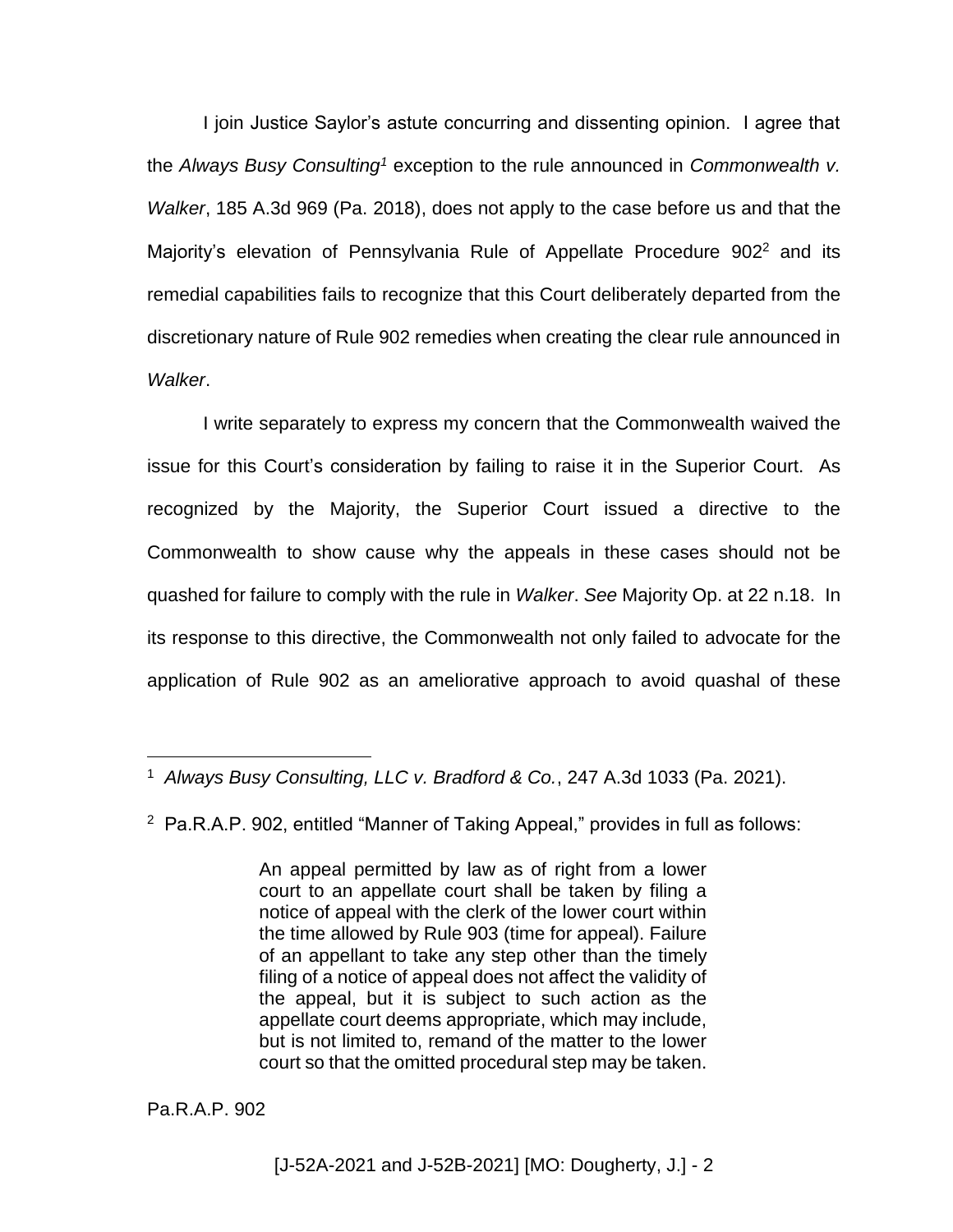appeals, it failed even to mention the rule. *Id.* To the contrary, the Commonwealth raised the potential application of Rule 902 for the first time in this Court. The Majority minimizes the Commonwealth's failure to identify Rule 902 in its response to the rule to show cause, pronouncing that the Commonwealth's generalized request for leave to fix any perceived errors "plainly invoked the remedial, ameliorative and equitable relief measures" afforded by Rule 902. *Id.* Even the most generous reading of the Commonwealth's response cannot support this interpretation. Not so much as an allusion to Rule 902 is discernable in that filing, as nothing in the Commonwealth's argument remotely suggested that it was requesting rule-based relief. If the Commonwealth had been remotely aware of Rule 902 and sought its application, it would have cited to it or to cases applying it in conjunction with its bald request for a reprieve. This is not an insignificant failure by the Commonwealth because its failure to argue the application of Rule 902 deprived the Superior Court panels in these cases of the opportunity to address it, which deprived this Court of the insight of these panels of the Superior Court on the issue.

It is firmly entrenched that for an issue to be reviewable by this Court, it must have been "preserved at all stages in the lower courts." *See, e.g.*, *Commonwealth v. Hays*, 218 A.3d 1260, 1265 (Pa. 2019); *see also* Pa.R.A.P. 302(a). Reduced to their essence, the rules of waiver, whether common law or ruled based, require litigants to raise their claim at the first opportunity. *See, e.g.*, *Campbell v. Com., Dep't of Transp., Bureau of Driver Licensing*, 86 A.3d 344, 349 (Pa. Cmwlth. 2014) ("While a party has a duty to preserve an issue at every stage of a proceeding, he or she also must comply with the general rule to raise an issue at the earliest opportunity."). *Cf.*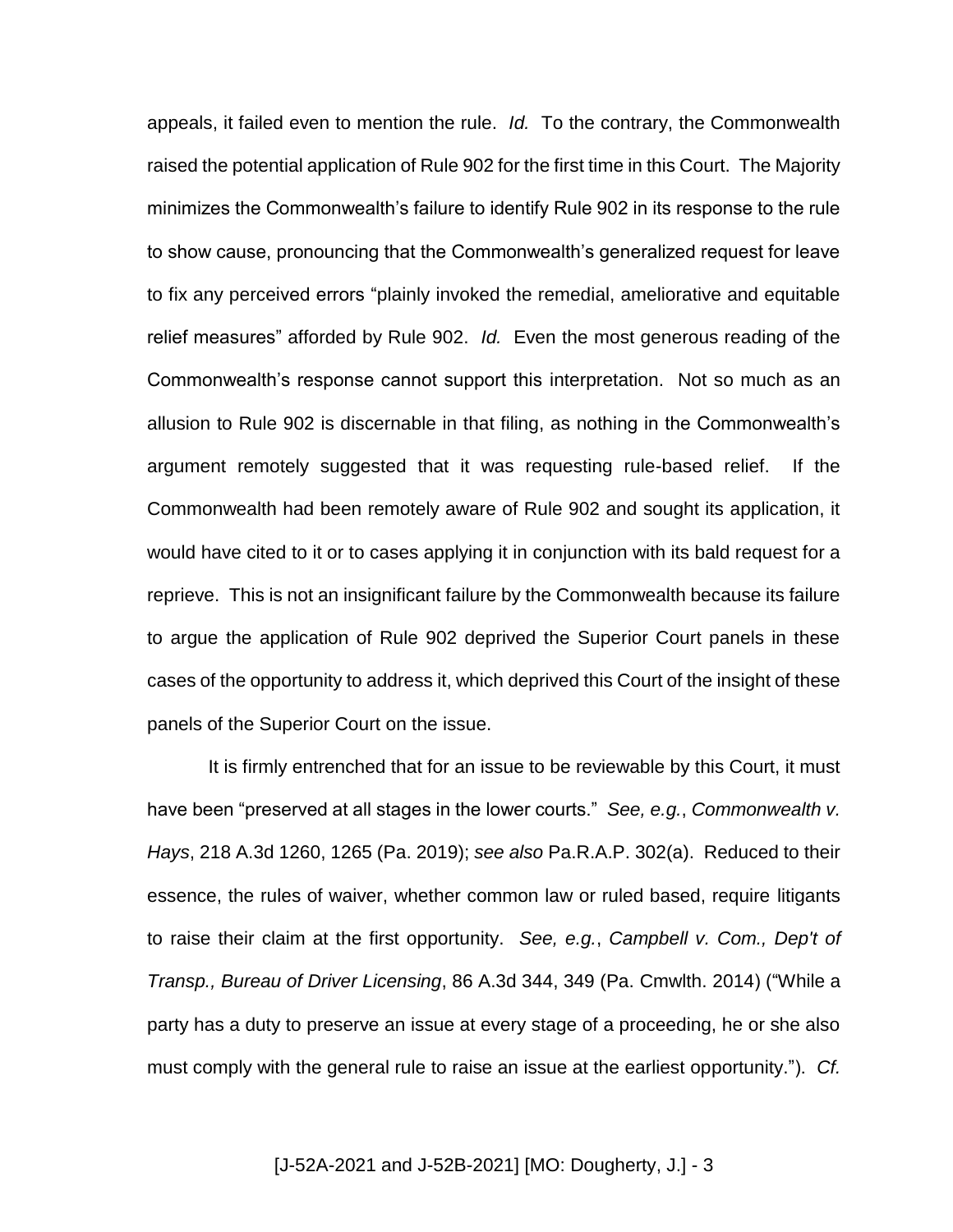*Goodheart v. Casey*, 565 A.2d 757, 763 (Pa. 1989) ("The case law in this Commonwealth is clear and of long standing; it requires a party seeking recusal or disqualification to raise the objection at the earliest possible moment, or that party will suffer the consequence of being time barred."). *See also* Pa.R.A.P. 302 Note (quoting *Commonwealth v. Piper*, 328 A.2d 845, 847 (Pa. 1974) ("Issues not raised in the court below are waived and cannot be raised for the first time on appeal to this Court.")). Because the Commonwealth did not raise this claim at the first opportunity, it has waived the issue in these cases and no relief can be afforded.

Moreover, it is pertinent to note that Rule 902 has never been applied to the type of defective appeals we addressed in *Walker*. In 1970, this Court in *General Electric Credit Corp. v. Aetna Casualty and Surety Co.*, 263 A.2d 448 (Pa. 1970), designed a three-part test to decide whether quashal was warranted where a single notice of appeal was filed in response to multiple final orders. *Id.* at 453. In 1986, Rule 902 was amended to permit an appellate court to remand a matter to the lower court "so that the omitted procedural step may be taken." Pa.R.A.P. 902. Neither the courts nor litigants, however, turned their focus from the *General Electric* test to the ameliorative effects permitted by Rule 902. Instead, both this Court and our intermediate appellate courts continued to apply the *General Electric* test, with no consideration of Rule 902. *See, e.g.*, *K.H. v. J.R*., 826 A.2d 863, 870 (Pa. 2003); *In the Interest of P.S.*, 158 A.3d 643, 648 (Pa. Super. 2017); *Praskac v. Unemployment Comp. Bd. of Review*, 683 A.2d 329, 332–33 (Pa. Commw. 1996). This approach continued in connection with our decision in *Walker*, as the Commonwealth (without any mention of, or advocacy with respect to, Rule 902) argued for a favorable